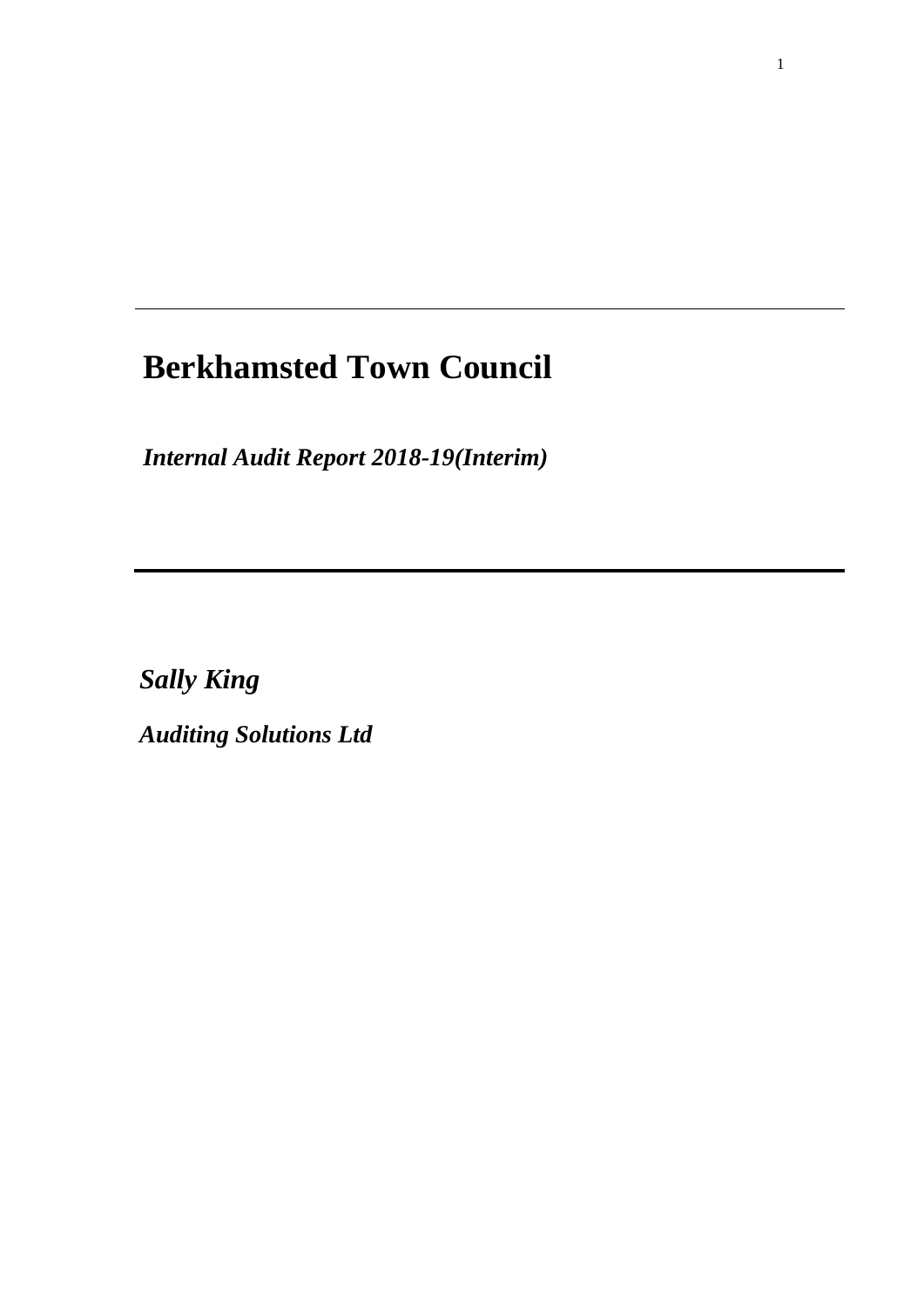### **Background**

All town and parish councils are required by statute to make arrangements for an independent internal audit examination of their accounting records and system of internal control and for the conclusions to be reported each year in the Annual Return. Auditing Solutions Ltd has provided this service to the Council since 2008-09.

This report sets out the work undertaken in relation to the 2018-19 financial year, during the course of our first interim visit to the Council, which took place on 16<sup>th</sup> November 2018.

### **Internal Audit Approach**

In undertaking our review for the year to date, we have again had regard to the materiality of transactions and their susceptibility to potential misrecording or misrepresentation in the year-end Statement of Accounts/Annual Return. Our programme of cover has again been designed to afford appropriate assurance that the Council's financial systems remain robust and operate in a manner to ensure effective probity of transactions and to afford a reasonable probability of identifying any material errors or possible abuse of the Council's own and the national statutory regulatory framework. The programme is also designed to facilitate our completion of the 'Internal Audit Report' in the Council's Annual Return, which requires independent assurance over a number of internal control objectives.

# **Overall Conclusion**

We have concluded that, on the basis of the programme of work undertaken this year to date, the Council has maintained more than adequate and effective internal control arrangements. We thank the Clerk and her staff for their assistance, which has ensured the smooth progress of our review.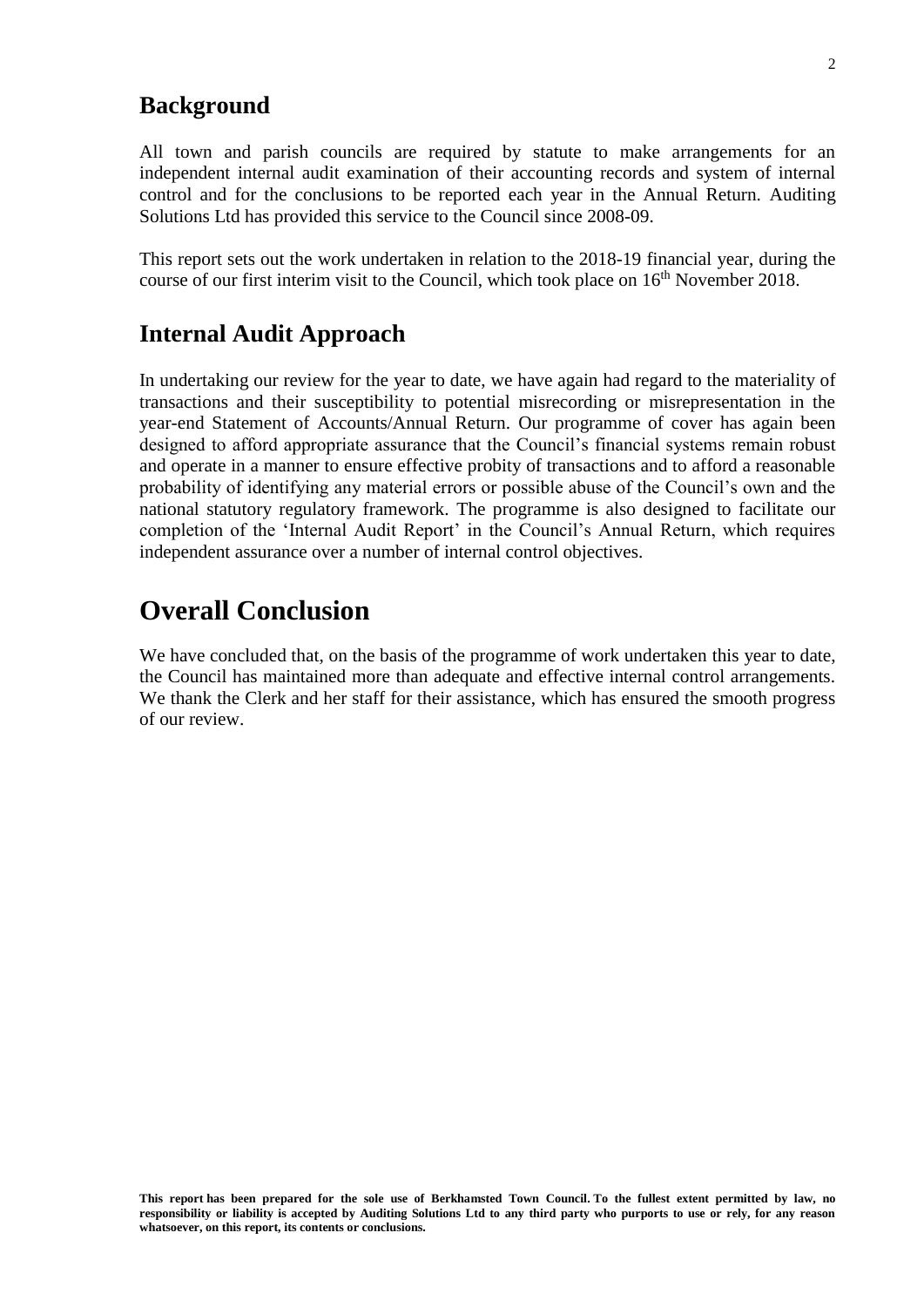# **Detailed Report**

# **Maintenance of Accounting Records & Bank Reconciliations**

Our objective here is to ensure that the accounting records are being maintained accurately and currently and that no anomalous entries appear in cashbooks or financial ledgers. We note that Sage software continues to be in use with two operating bank accounts operated at NatWest supplemented by savings accounts with Santander, Cambridge Building Society and Shawbrook. We also note that the there is a savings bond issued by the Saffron Waldon Building Society. We understand that these savings accounts were opened to ensure a certain spread of risk following the previous banking "crisis". To date we have:

- $\triangleright$  Ensured that an appropriate nominal coding structure remains in place;
- $\triangleright$  Verified the opening trial balance detail with the closing balances disclosed in the 2017-18 Statement of Accounts and Annual Return;
- $\triangleright$  Ensured that the financial ledger remains in balance at the present date;
- ➢ Checked and agreed a sample of one months' transactions in the Council's NatWest Current and Interest Bearing Accounts for the months of August. Agreeing detail to the relevant bank statements, including all inter account transactions;
- $\triangleright$  Reviewed the detail on bank reconciliation as at 31<sup>st</sup> August 2018 on all accounts to ensure that no long-standing cheques or other anomalous reconciling entries are apparent.

### *Conclusions*

*We are pleased to report that no issues have been identified in this area of our review process warranting formal comment or recommendation: we shall undertake further work in this area at our final visit, including verifying the accurate disclosure of year-end balances in the Annual Return.*

## **Review of Corporate Governance**

Our objective is to ensure that the Council has robust corporate governance documentation and processes in place, and that, as far as we may reasonably be expected to ascertain (as we do not attend Council or Committee meetings) all meetings are conducted in accordance with the adopted Standing Orders and no actions of a potentially unlawful nature have been or are being considered for implementation. We have: -

- ➢ Commenced our examination of minutes of the Full Council and its Standing Committees (with the exception of Planning) for the current year to  $30<sup>th</sup>$  September 2018 to identify whether or not any issues exist that may have an adverse effect, through litigation or other causes, on the Council's future financial stability;
- ➢ Noted that Financial Regulations were reviewed and adopted by Council at their meeting on 24th July 2017. We understand it is proposed to review these again before year end
- ➢ Further noted that Standing Orders were previously revised and re-adopted by Council at their meeting in December 18<sup>th</sup> 2017 and it is intended to review these again before the year end.
- $\triangleright$  We are pleased to note that both documents incorporate the requirements of the revised EU Regulations in relation to contracting and tendering, specifically in the need to formally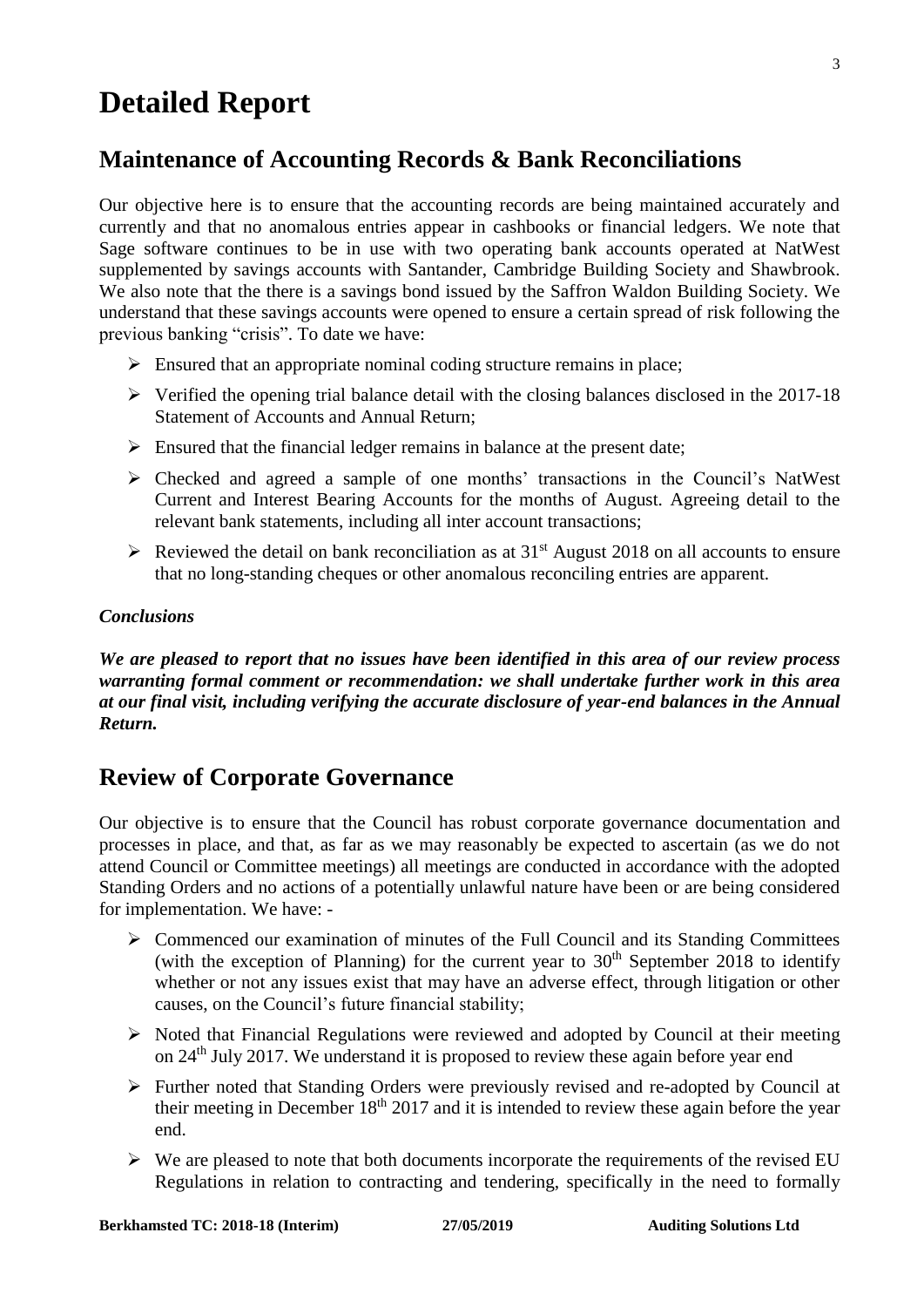advertise any contractual work in excess of £25,000 in the Government "Contract Finder" website.

#### *Conclusions*

*We are pleased to report that no issues have been identified in this area of our review process warranting formal comment or recommendation: We shall continue to consider the Council's approach to governance at future visits, including the continued review of minutes.* 

## **Review of Expenditure**

Our aim here is to ensure that: -

- ➢ Council resources are released in accordance with the Council's approved procedures and approved budgets;
- ➢ Payments are supported by appropriate documentation, either in the form of an original trade invoice or other appropriate form of document confirming the payment as due and/or an acknowledgement of receipt, where no other form of invoice is available;
- ➢ All payments are being reported to Council;
- ➢ VAT has been calculated correctly for periodic recovery;
- ➢ All discounts due on goods and services supplied are identified and appropriate action taken to secure the discount; and
- $\triangleright$  That all payments have been coded appropriately.

To confirm compliance with the above criteria, we have selected a sample of 18 payments processed to 30<sup>th</sup> September 2018 including all those individually in excess of £1,500, together with a more random selection of every  $25<sup>th</sup>$  payment irrespective of value. Our test sample totals £33,880 in value and equates to 43% of all non-pay related payments in the year to date.

We note that Council continues to receive a copy of details of all payments made in excess of £500 which details, to comply with the requirements of the Local Government Transparency Code 2015, are also published on the Town Council website. The Finance & Policy Committee continues to receive a full list of receipts and payments at each meeting and this is also published on the Town Council website as an addendum to the publishing of the agendas for those meetings.

We further note that VAT Returns have been submitted electronically to HMR&C in respect of the quarters to  $30<sup>th</sup>$  June and  $30<sup>th</sup>$  September 2018.

#### *Conclusions*

*We are pleased to report that no issues have been identified in this area of our review process warranting formal comment or recommendation. We are pleased to record that all payments in the sample examined met the above criteria with no issues arising. We shall extend our testing in this area at the final visit to include a similar sample of payments and will also review the content of the quarterly VAT reclaims prepared and submitted to HMRC, also verifying the value of the VAT debtor disclosed in the Accounts and Annual Return for the year.*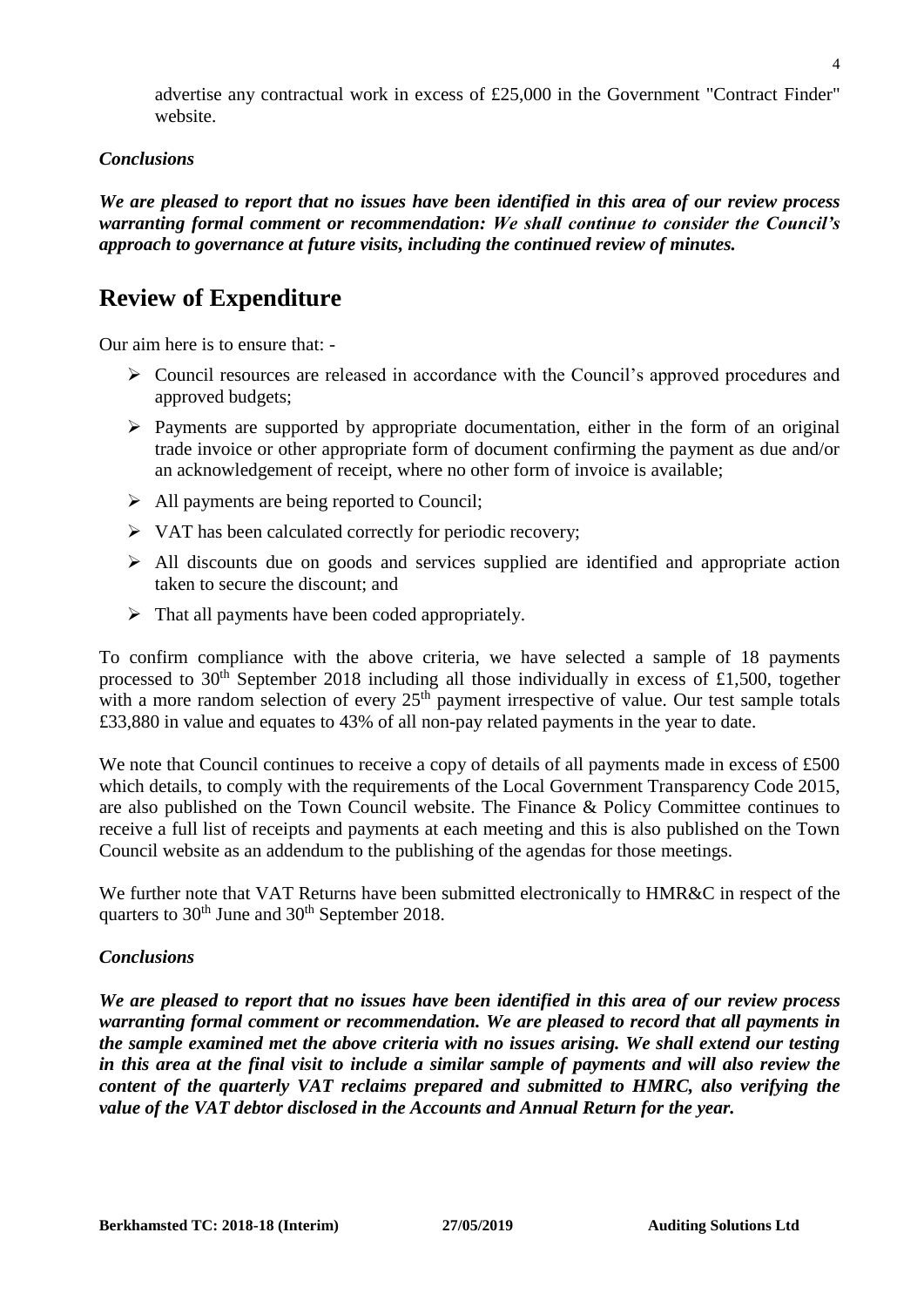### **Assessment and Management of Risk**

Our aim here is to ensure that the Council has put in place appropriate arrangements to identify all potential areas of risk of both a financial and health and safety nature, whilst also ensuring that appropriate arrangements exist to monitor and manage those risks identified in order to minimise the opportunity for their coming to fruition.

- ➢ We have noted that the Risk Assessment was completed and approved by Council at their meeting on 22<sup>nd</sup> May 2017 and it is intended to review this document again before the year end.
- ➢ We further note that the Council's insurance cover has again been provided by Ecclesiastical: we have examined the current year's policy schedule which is effective to 31<sup>st</sup> May 2019 and consider that appropriate cover is in place with Employer's and Public Liability both set at £10 million. We note that Fidelity Guarantee cover has been increased to £600k. We consider these levels of cover to be appropriate for a Council of this size.

#### *Conclusions*

*We are pleased to report that no issues have been identified in this area of our review process warranting formal comment or recommendation. We shall continue to monitor the Council's approach to risk management at future visits.*

### **Review of Income**

In considering the Council's income streams, we aim to ensure that robust systems are in place to ensure the identification of all income due to the Council from its various sources, to ensure that income is invoiced in a timely manner and that effective procedures are in place to pursue recovery of any outstanding monies due to the Council.

We note that, in addition to the precept and concurrent service payments from Dacorum Borough Council, the Council receives income from their allotments and rental income in respect of Happy Days Pre-School, based at Lagley Meadow Youth Centre.

The Council currently operates four allotment sites and the allotment year commences on 1st September each year. We understand that the allotment records are kept on bespoke allotment software and that allotment rental invoices are issued by the Finance officer on Colony Enterprise Allotment System and the posted to Sage. We note that a reconciliation has been carried out between the bespoke allotment software and Sage.

We note that the Happy Days Pre-School invoice for the forthcoming year is issued at the beginning of the year for the full year's rent and that this invoice is paid by twelve monthly instalments. We have checked the instalments received for the seven months to 31<sup>st</sup> October 2018.

#### *Conclusions*

*In view of the above, there are no issues in this area of our review warranting formal comment or recommendation. We shall at our final visit review the income stream relating the allotments. We shall also include the preparation of our standard year-on-year analytical review, as part of the final audit work.*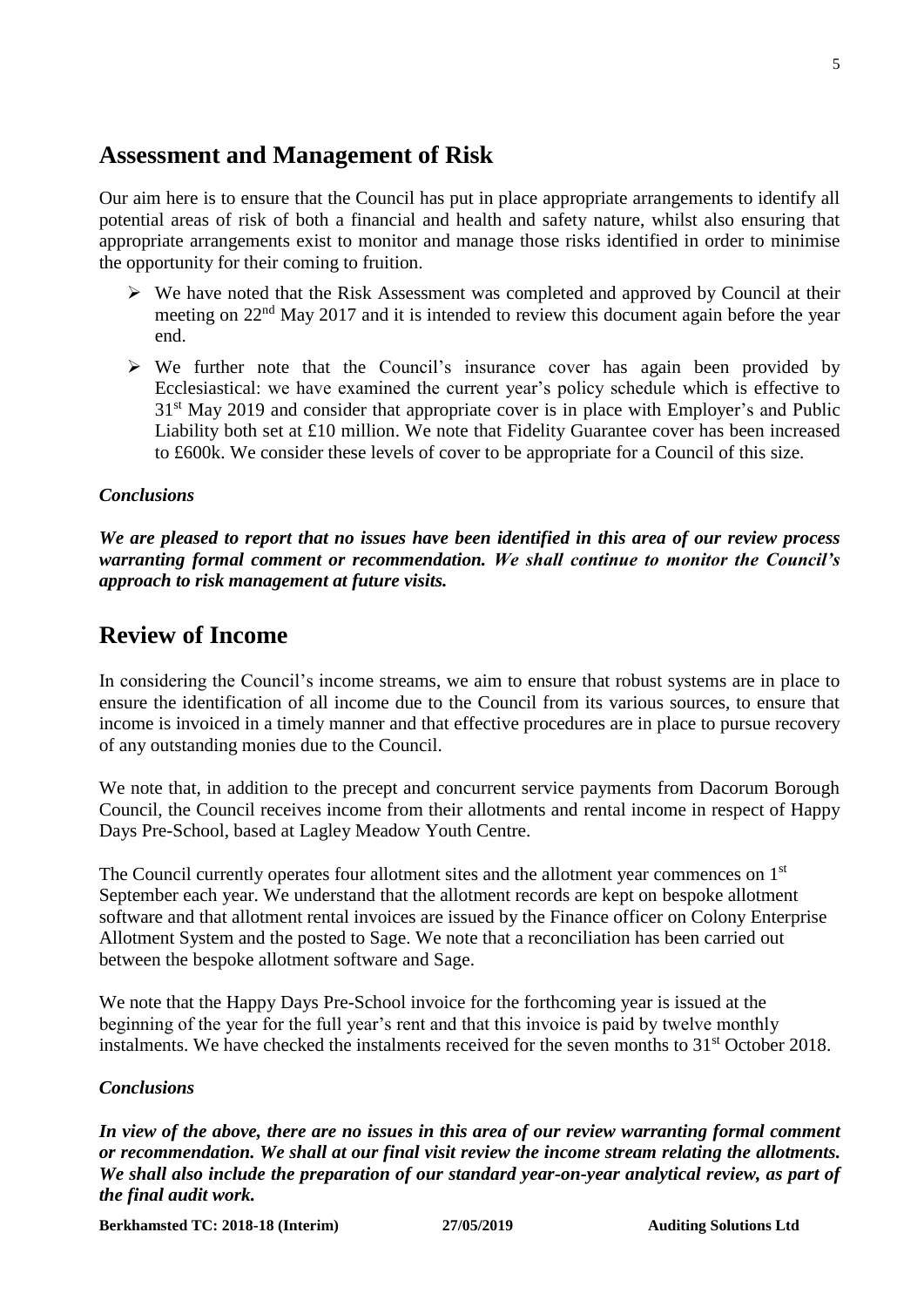### **Petty Cash Account**

A limited petty cash account is in operation at the Council's office which holds a main petty cash float and also has a supplementary petty cash float both of which are operated on a "topped up as and when" basis with independent control and approval by the Clerk, subsequent to the Finance Officer's transaction processing and cash counting, on a monthly basis. The cash balance was verified on our visit on 16<sup>th</sup> November 2018.

#### *Conclusions*

*We are pleased to report that no issues have been identified in this area of our review process warranting formal comment or recommendation.*

### **Salaries and Wages**

We note that the Council outsources production of its monthly payroll for all its employees to Messrs David Lindon & Co. In examining the Council's payroll function, we aim to confirm that extant legislation is being appropriately observed as regards adherence to the requirements of HM Revenue and Customs (HMRC) legislation and the deduction and payment over of income tax and NI contributions, together with meeting the requirements of the local government pension scheme, as most recently further amended as regards employee contribution bandings. To meet this objective, we have examined the August 2018 salary documentation as below:

- ➢ Checking that staff gross pay is calculated accordingly by reference to the approved pay scales;
- ➢ Checking to ensure that the correct Income Tax codes and National Insurance Tables are being applied correctly, the latter dependent on whether or not the employee is contributing to the LGPS;
- $\triangleright$  Checking to ensure that the appropriate percentage superannuation deductions have been applied in accord with the updated salary bandings where applicable; and
- ➢ Reconciling the net pay and employer's "on costs" to that recharged by the bureau provider.

#### *Conclusions*

*We are pleased to report that no issues have been identified in this area of our review process warranting formal comment or recommendation.*

# **Investments and Loans**

Our objectives here are to ensure that the Council is investing "surplus funds", be they held temporarily or on a longer term basis, in appropriate banking and investment institutions, that an appropriate investment policy is in place, that the Council is obtaining the best rate of return on any such investments made, that interest earned is brought to account correctly and appropriately in the accounting records and that any loan repayments due to or payable by the Council are transacted in accordance with the relevant loan agreements.